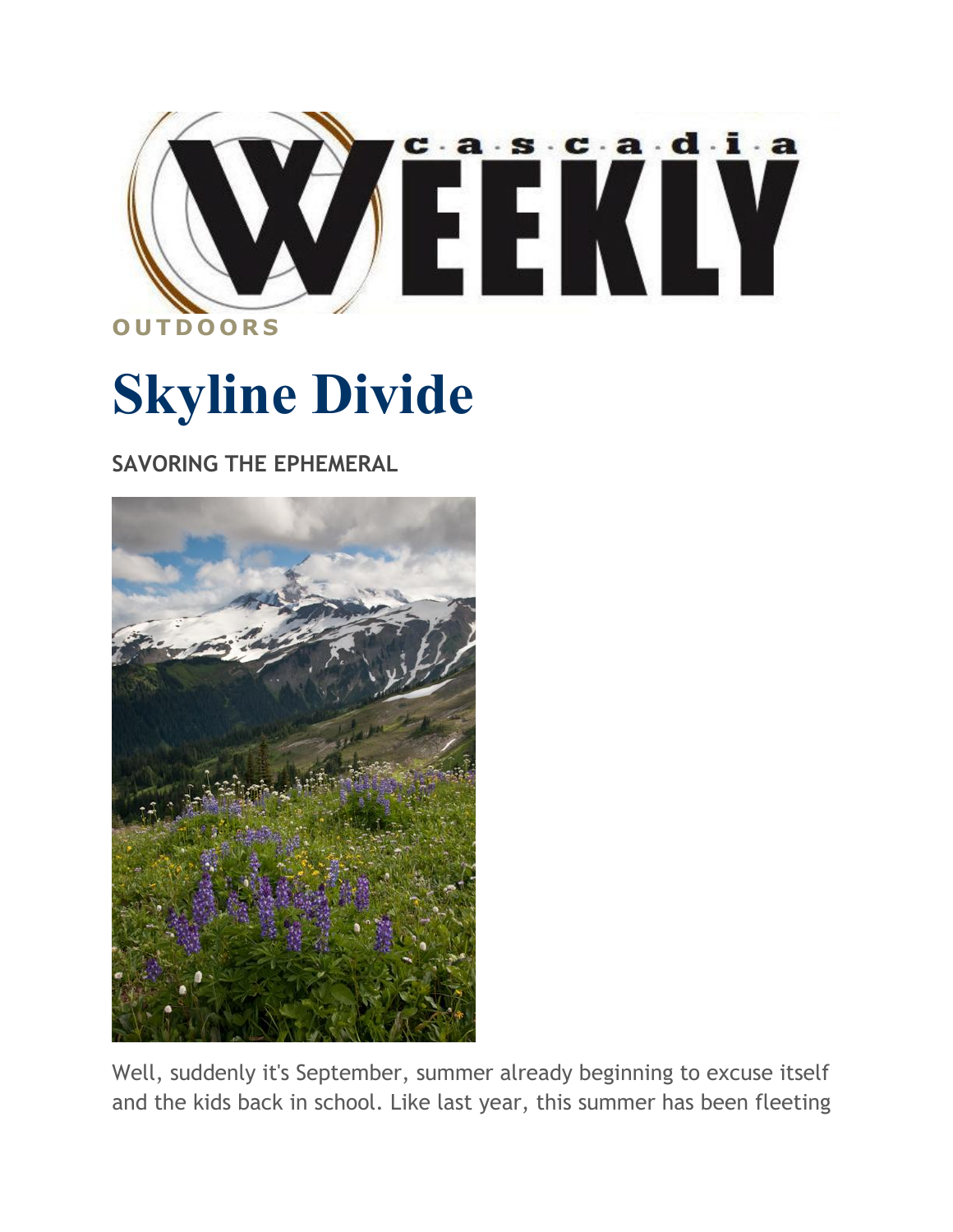up in the mountains. With most trails covered in snow until August and winter breathing down our necks, it's prime time in the North Cascades. Time to get while the gettins' good.

With this in mind, we joined the throngs on the trail to Skyline Divide - a favorite beauty spot - one fine September afternoon. The trailhead parking lot was packed and cars were parked along the road for half a mile. Lots of folks looking for a little alpine glory before the snows return.

The trail up through the woods was busy. In addition to the hikers in two's and three's and eight's, a Washington Trail Association (WTA) crew was spread along the route, shovels and pulaskis in hand. You have to love the WTA. With Forest Service budgets cut to the bone, they are invaluable for maintaining popular trails like Skyline.

We reached the ridge top with its sweeping meadows and awe-inspiring views of Shuksan, Baker and scores of other marquee peaks. The wildflowers were still blooming: carpets of purple, yellow and white. No bugs at all. Lots and lots of blissed-out hikers though. I'd never seen half this many people on the Divide. However the crowds were left behind as we continued along the undulating ridge. Soon enough we found ourselves more or less alone in the great, omnipresent silence.

Dramatic clouds swirled around the peaks, cloaking the summits. An occasional beam of sunlight found us amongst the flowers, and we reveled in the warmth. Baker's summit appeared from the curtain of clouds, its glaciers a deep, breathtaking blue. Susan got out the binoculars to scan Chowder Basin for bears, commonly seen foraging down in that green valley and I sat back beside the lupines and watched the clouds. A breeze blew cold, a reminder of winter on the way.

I'm always filled with a sense of gratitude and bittersweet joy at times like these in the mountains, always aware of the fleeting nature of the seasons and thus by extension, of the passing of years and preciousness of life. It's good to be reminded of these things, helpful in the eternal quest to live in the moment.